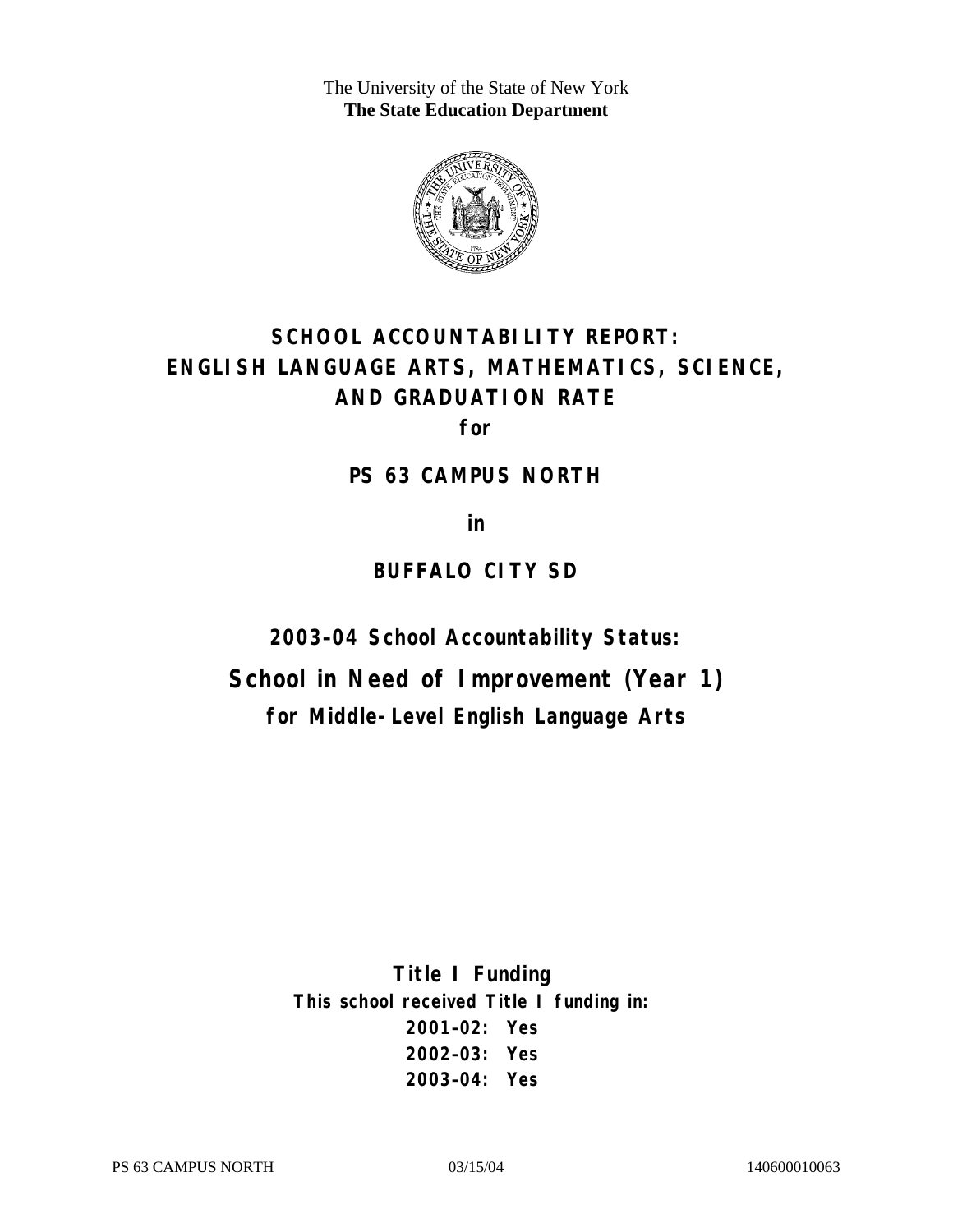### **District/School Accountability Status Categories**

The list below defines the district or school status categories under New York State's district and school accountability system, which is divided into a Federal Title I component and a State component. A district or school that does not receive Title I funding in a school year does not have a federal status in that year. Schools receiving Title I funds that are not in good standing must provide school choice for their students; those in need of improvement year 2 and beyond must also provide Supplemental Education Services to eligible students. Other consequences for districts and schools not in good standing can be found at: www.emsc.nysed.gov/deputy/nclb/accountability/siinfo.htm. To be removed from any improvement status, a district or school must make Adequate Yearly Progress (AYP) for two consecutive years, or in the case of a School Under Registration Review, achieve the performance targets established for the school by the Commissioner.

**District/School in Good Standing:** A district or school is considered to be in good standing if it has not been identified as a District or School in Need of Improvement, Requiring Corrective Action, Planning for Restructuring, or Requiring Academic Progress, or as a School Under Registration Review.

**District/School Requiring Academic Progress:** Under the State component of New York's accountability system, a district or school that did not make AYP in the same grade and subject for two consecutive years is considered a School Requiring Academic Progress (Year 1) the following year. In each succeeding year that the school fails to make AYP, the year designation is incremented by one.

**District/School in Need of Improvement (Year 1):** A district or school that has not made AYP for two consecutive years in the same grade or subject while receiving Title I funds is considered a District/School in Need of Improvement (Year 1) the following year.

**District/School in Need of Improvement (Year 2):** A District or School in Need of Improvement (Year 1) that does not make AYP in the grade or subject for which it was identified while receiving Title I funds is considered a District or School in Need of Improvement (Year 2) the following year.

**District/School Requiring Corrective Action:** A District or School in Need of Improvement (Year 2) that does not make AYP in the grade or subject for which it was identified while receiving Title I funds is considered a District or School Requiring Corrective Action the following year.

**District/School Planning for Restructuring:** A District or School Requiring Corrective Action that does not make AYP in the grade or subject for which it was identified while receiving Title I funds is considered a District or School Planning for Restructuring the following year.

**School Under Registration Review (SURR):** Schools that are farthest from the State standard and have been determined by the Commissioner to be most in need of improvement are Schools Under Registration Review. These schools must achieve performance targets specified by the Commissioner of Education in their area(s) of identification within a prescribed timeframe or risk having their registration revoked by the Board of Regents.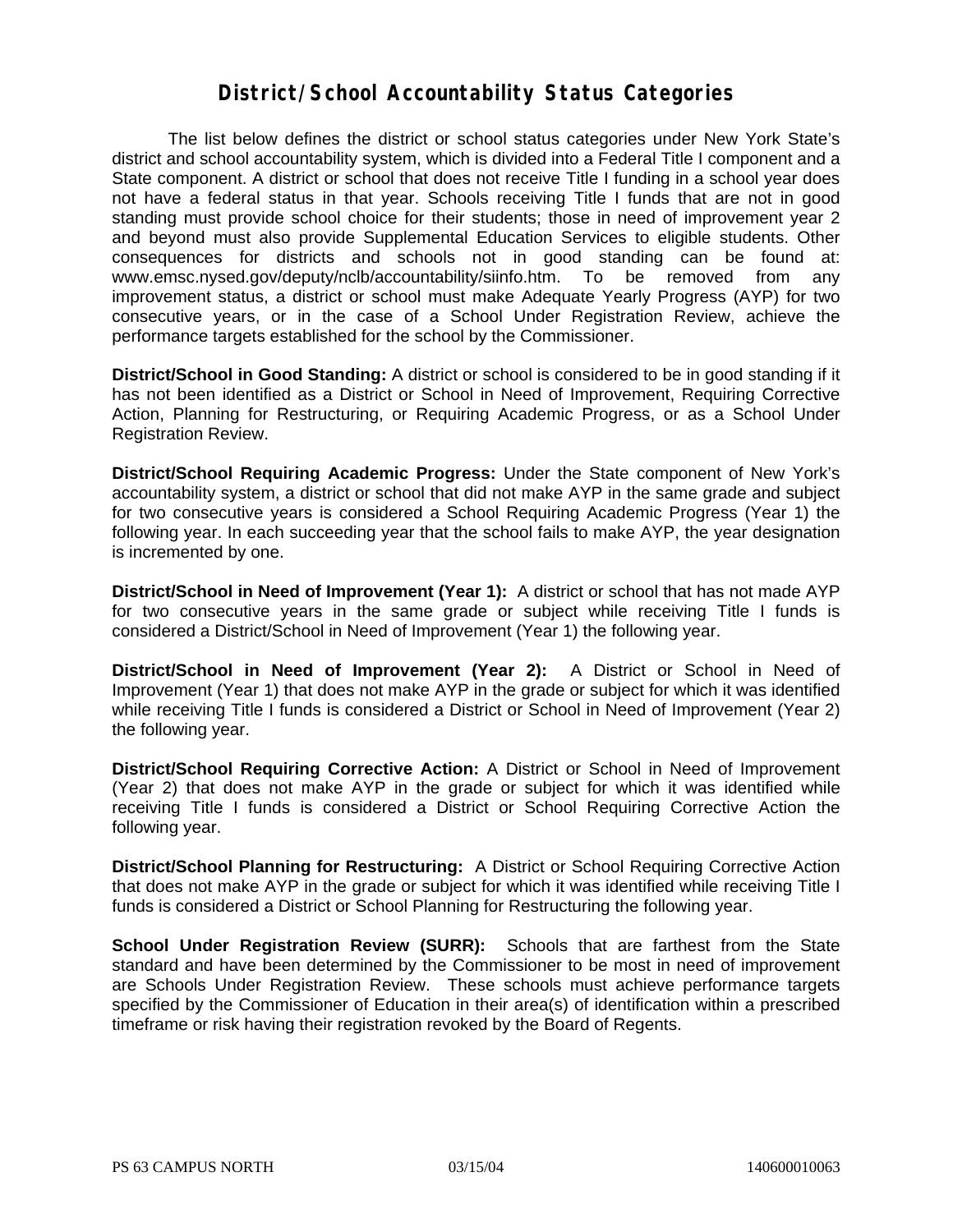### **Elementary-Level English Language Arts**

Definitions of terms, such as Performance Index and Effective Annual Measurable Objective (AMO), are in the glossary, which is the last page of this report.

**For a school to make Adequate Yearly Progress (AYP) in 2002–03, every accountability group must make AYP.** 

**For an accountability group to make AYP in 2002–03, it must** 

- 1. meet the 95 percent participation requirement (*2002–03 Participation*), *and*
- 2. *either* meet its Effective AMO *or* make safe harbor (*2002–03 Performance* and *Standards*).

To meet the participation requirement, 95 percent of the grade 4 enrollment in each accountability group with 40 or more students must

be tested. To meet the Effective AMO, the Performance Index for each group with 30 or more continuously enrolled students must equal or exceed the Effective AMO. To make safe harbor, the Performance Index of each of these groups must equal or exceed its ELA safe harbor target *and* the group must meet the elementary-level science qualification for safe harbor. (See the elementary-level science page of this report for further information on meeting the science qualification for safe harbor.)

*ELA Safe Harbor Targets:* The elementary-level 2002–03 ELA Safe Harbor Target is calculated by using the following equation: 2001–02 PI + (200 – the 2001–02 PI) <sup>×</sup> 0.10. The 2003–04 ELA Safe Harbor Target is calculated by using the following equation: 2002–03 PI + (200 – the 2002–03 PI)  $\times$  0.10. The 2003–04 target is provided for groups whose PI was below the Effective AMO in 2002–03.

|                                   |                       | 2002-03 Participation              | 2002-03 Performance*                                    |                      |                  | 2002-03 Standards                   |                                                           | $2003 - 04$                                                  |                                                   |
|-----------------------------------|-----------------------|------------------------------------|---------------------------------------------------------|----------------------|------------------|-------------------------------------|-----------------------------------------------------------|--------------------------------------------------------------|---------------------------------------------------|
| <b>Accountability Group</b>       | Grade 4<br>Enrollment | Percent of<br>Enrollment<br>Tested | Count of<br>Continuously<br>Enrolled<br><b>Students</b> | Performance<br>Index | Effective<br>AMO | <b>ELA Safe</b><br>Harbor<br>Target | Met the<br>Science<br>Qualification<br>for Safe<br>Harbor | <b>Made</b><br><b>AYP</b> in<br><b>ELA</b> in<br>$2002 - 03$ | <b>ELA Safe</b><br><b>Harbor</b><br><b>Target</b> |
| All Students                      | 56                    | 100%                               | 55                                                      | 115                  | 110              |                                     |                                                           | <b>Yes</b>                                                   |                                                   |
| <b>Students with Disabilities</b> | $\overline{ }$        |                                    | 7                                                       |                      |                  |                                     |                                                           |                                                              |                                                   |
| American Indian/Alaskan Native    |                       |                                    |                                                         |                      |                  |                                     |                                                           |                                                              |                                                   |
| <b>Black</b>                      | 52                    | 100%                               | 51                                                      | 112                  | 110              |                                     |                                                           | <b>Yes</b>                                                   |                                                   |
| Hispanic                          |                       |                                    |                                                         |                      |                  |                                     |                                                           |                                                              |                                                   |
| Asian or Pacific Islander         |                       |                                    |                                                         |                      |                  |                                     |                                                           |                                                              |                                                   |
| White                             | $\overline{2}$        |                                    | $\overline{2}$                                          |                      |                  |                                     |                                                           |                                                              |                                                   |
| <b>Limited English Proficient</b> |                       |                                    |                                                         |                      |                  |                                     |                                                           |                                                              |                                                   |
| Economically Disadvantaged        | 46                    | 100%                               | 46                                                      | 117                  | 109              |                                     |                                                           | <b>Yes</b>                                                   |                                                   |
| <b>Final AYP Determination</b>    |                       |                                    |                                                         |                      |                  |                                     |                                                           | <b>Yes</b>                                                   |                                                   |

\*For schools with fewer than 30 continuously enrolled tested students in 2002–03, data for 2001–02 and 2002–03 were combined to determine counts and PIs.

\*\*Groups with a "\*\*" are not required to meet the science qualification for safe harbor to make safe harbor in English and mathematics because fewer than 30 students in the group were administered the science test.

**State accountability status in elementary-level English language arts: School in Good Standing** 

Title I accountability status in elementary-level English language arts: School in Good Standing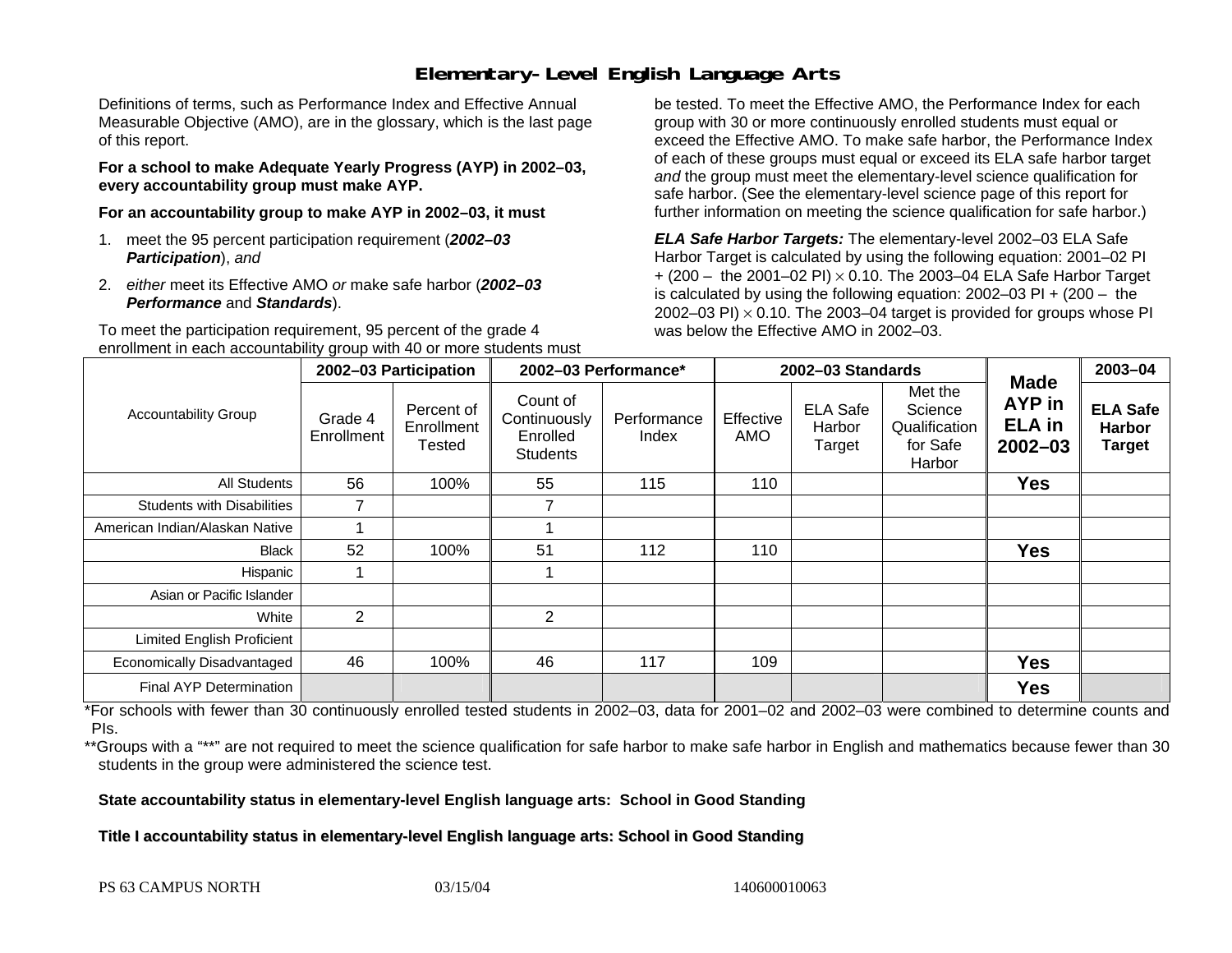### **Elementary-Level Mathematics**

Definitions of terms, such as Performance Index and Effective Annual Measurable Objective (AMO), are in the glossary, which is the last page of this report.

**For a school to make Adequate Yearly Progress (AYP) in 2002–03, every accountability group must make AYP.** 

**For an accountability group to make AYP in 2002–03, it must** 

- 1. meet the 95 percent participation requirement (*2002–03 Participation*), *and*
- 2. *either* meet its Effective AMO *or* make safe harbor (*2002–03 Performance* and *Standards*).

To meet the participation requirement, 95 percent of the grade 4 enrollment in each accountability group with 40 or more students must

be tested. To meet the Effective AMO, the Performance Index for each group with 30 or more continuously enrolled students must equal or exceed the Effective AMO. To make safe harbor, the Performance Index of each of these groups must equal or exceed its math safe harbor target *and* the group must meet the elementary-level science qualification for safe harbor. (See the elementary-level science page of this report for further information on meeting the science qualification for safe harbor.)

*Math Safe Harbor Targets:* The elementary-level 2002–03 Math Safe Harbor Target is calculated by using the following equation: 2001–02 PI + (200 – the 2001–02 PI) × 0.10. The 2003–04 Math Safe Harbor Target is calculated by using the following equation: 2002–03 PI + (200  $-$  the 2002–03 PI)  $\times$  0.10. The 2003–04 target is provided for groups whose PI was below the Effective AMO in 2002–03.

|                                   | 2002-03 Participation |                                    | 2002-03 Performance*                                    |                      |                  | 2002-03 Standards             |                                                           | 2003-04                                                       |                                                    |
|-----------------------------------|-----------------------|------------------------------------|---------------------------------------------------------|----------------------|------------------|-------------------------------|-----------------------------------------------------------|---------------------------------------------------------------|----------------------------------------------------|
| <b>Accountability Group</b>       | Grade 4<br>Enrollment | Percent of<br>Enrollment<br>Tested | Count of<br>Continuously<br>Enrolled<br><b>Students</b> | Performance<br>Index | Effective<br>AMO | Math Safe<br>Harbor<br>Target | Met the<br>Science<br>Qualification<br>for Safe<br>Harbor | <b>Made</b><br><b>AYP</b> in<br><b>Math in</b><br>$2002 - 03$ | <b>Math Safe</b><br><b>Harbor</b><br><b>Target</b> |
| All Students                      | 56                    | 98%                                | 54                                                      | 156                  | 123              |                               |                                                           | <b>Yes</b>                                                    |                                                    |
| <b>Students with Disabilities</b> | $\overline{7}$        |                                    | 6                                                       |                      |                  |                               |                                                           |                                                               |                                                    |
| American Indian/Alaskan Native    |                       |                                    |                                                         |                      |                  |                               |                                                           |                                                               |                                                    |
| <b>Black</b>                      | 52                    | 98%                                | 50                                                      | 158                  | 123              |                               |                                                           | <b>Yes</b>                                                    |                                                    |
| Hispanic                          |                       |                                    |                                                         |                      |                  |                               |                                                           |                                                               |                                                    |
| Asian or Pacific Islander         |                       |                                    |                                                         |                      |                  |                               |                                                           |                                                               |                                                    |
| White                             | $\overline{2}$        |                                    | $\overline{2}$                                          |                      |                  |                               |                                                           |                                                               |                                                    |
| <b>Limited English Proficient</b> |                       |                                    |                                                         |                      |                  |                               |                                                           |                                                               |                                                    |
| Economically Disadvantaged        | 46                    | 98%                                | 45                                                      | 158                  | 122              |                               |                                                           | <b>Yes</b>                                                    |                                                    |
| <b>Final AYP Determination</b>    |                       |                                    |                                                         |                      |                  |                               |                                                           | <b>Yes</b>                                                    |                                                    |

\*For schools with fewer than 30 continuously enrolled tested students in 2002–03, data for 2001–02 and 2002–03 were combined to determine counts and PIs. \*\*Groups with a "\*\*" are not required to meet the science qualification for safe harbor to make safe harbor in English and mathematics because fewer than 30 students in the group were administered the science test.

**State accountability status in elementary-level mathematics: School in Good Standing** 

Title I accountability status in elementary-level mathematics: School in Good Standing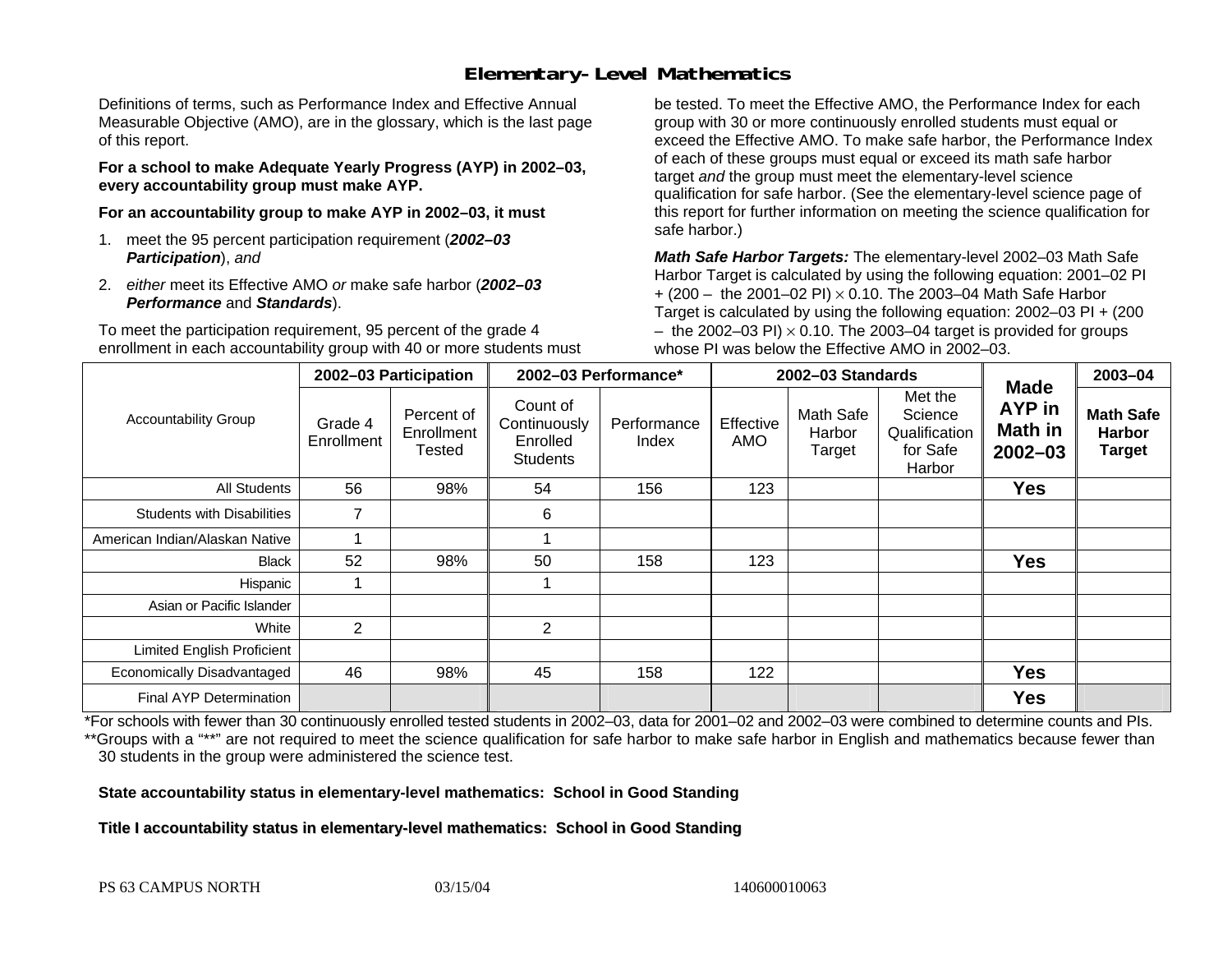### **Elementary-Level Science**

Definitions of terms, such as Progress Target and Adequate Yearly Progress (AYP), are in the glossary, which is the last page of this report.

*Made AYP in Science in 2002–03:* For a school to make AYP in science, the Percent At or Above SDL for the "All Students" group must equal or exceed the State Science Standard or the Science Progress Target.

**State Designated Level (SDL):** The score that students taking the elementary-level science test must equal or exceed on the written portion of the test to meet the State Science Standard.

*Qualification for Safe Harbor in Elementary-Level ELA and Math:* For an accountability group to be considered Qualified for Safe Harbor in Elementary-Level ELA and Math, the Percent At or Above SDL must equal or exceed the State Science Standard or the Science Progress Target in elementary-level science for that group. Groups with fewer than 30 students tested in elementary-level science are not subject to this qualification criterion.

*Science Progress Targets:* The elementary-level 2002–03 Science Progress Target is calculated by adding one point to the 2001–02 Percent At or Above SDL. The 2003–04 Science Progress Target is calculated by multiplying the 2002–03 Percent At or Above SDL by two and then adding one point. The 2003–04 target is provided for groups whose Percent At or Above SDL was below the State Science Standard in 2002–03.

|                                   |                                                                                                                                                               | 2002-03 Performance* | 2002-03 Standards                           |                                                                         |                               | $2002 - 03$ | 2003-04 |
|-----------------------------------|---------------------------------------------------------------------------------------------------------------------------------------------------------------|----------------------|---------------------------------------------|-------------------------------------------------------------------------|-------------------------------|-------------|---------|
| <b>Accountability Group</b>       | Count of<br>Science<br><b>State</b><br>Percent At or<br>Continuously<br>Science<br>Progress<br>Above SDL<br>Enrolled<br>Standard<br>Target<br><b>Students</b> |                      | <b>Made AYP</b><br>in Science<br>in 2002-03 | Qualified for<br>Safe Harbor in<br>Elementary-<br>Level ELA and<br>Math | Science<br>Progress<br>Target |             |         |
| All Students                      | 55                                                                                                                                                            | 62                   | 40                                          |                                                                         | <b>Yes</b>                    | Yes         |         |
| <b>Students with Disabilities</b> | 7                                                                                                                                                             |                      |                                             |                                                                         |                               |             |         |
| American Indian/Alaskan Native    |                                                                                                                                                               |                      |                                             |                                                                         |                               |             |         |
| <b>Black</b>                      | 51                                                                                                                                                            | 63                   | 40                                          |                                                                         |                               | Yes         |         |
| Hispanic                          |                                                                                                                                                               |                      |                                             |                                                                         |                               |             |         |
| Asian or Pacific Islander         |                                                                                                                                                               |                      |                                             |                                                                         |                               |             |         |
| White                             | 2                                                                                                                                                             |                      |                                             |                                                                         |                               |             |         |
| Limited English Proficient        |                                                                                                                                                               |                      |                                             |                                                                         |                               |             |         |
| Economically Disadvantaged        | 46                                                                                                                                                            | 65                   | 40                                          |                                                                         |                               | Yes         |         |
| <b>Final AYP Determination</b>    |                                                                                                                                                               |                      |                                             |                                                                         | <b>Yes</b>                    |             |         |

\*For schools with fewer than 30 continuously enrolled students in 2002–03, data for 2001–02 and 2002–03 were combined to determine counts and percents at or above SDL.

#### **State accountability status in elementary-level science: School in Good Standing**

#### Title I accountability status in elementary-level science: School in Good Standing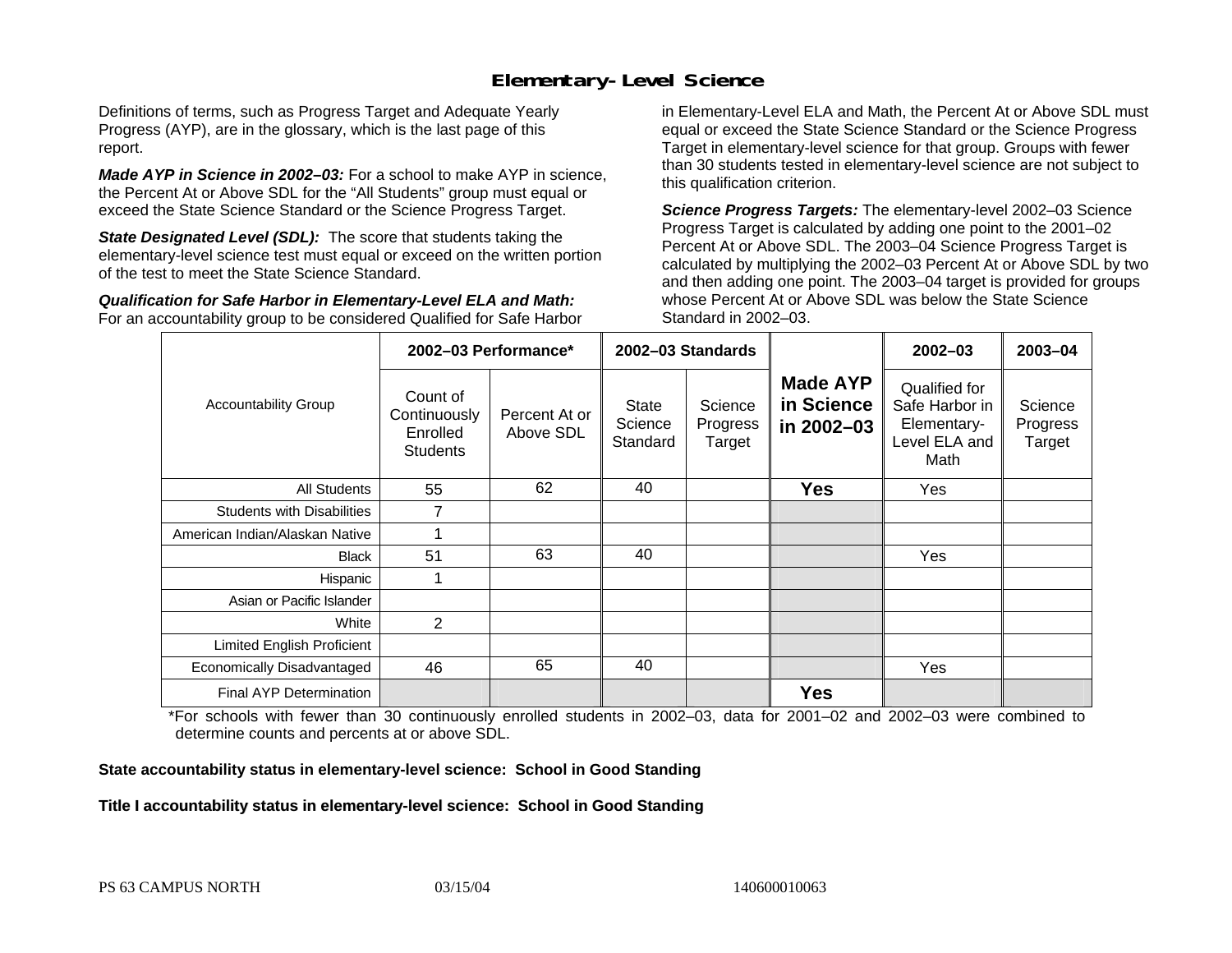### **Middle-Level English Language Arts**

Definitions of terms, such as Performance Index and Effective Annual Measurable Objective (AMO), are in the glossary, which is the last page of this report.

**For a school to make Adequate Yearly Progress (AYP) in 2002–03, every accountability group must make AYP.** 

**For an accountability group to make AYP in 2002–03, it must** 

- 1. meet the 95 percent participation requirement (*2002–03 Participation*), *and*
- 2. *either* meet its Effective AMO *or* make safe harbor (*2002–03 Performance* and *Standards*).

To meet the participation requirement, 95 percent of the grade 8 enrollment in each accountability group with 40 or more students must

be tested. To meet the Effective AMO, the Performance Index for each group with 30 or more continuously enrolled students must equal or exceed the Effective AMO. To make safe harbor, the Performance Index of each of these groups must equal or exceed its ELA safe harbor target *and* the group must meet the middle-level science qualification for safe harbor. (See the middle-level science page of this report for further information on meeting the science qualification for safe harbor.)

*ELA Safe Harbor Targets:* The middle-level *2002–03* ELA Safe Harbor Target is calculated by using the following equation: 2001–02 PI + (200  $-$  the 2001–02 PI)  $\times$  0.10. The 2003–04 ELA Safe Harbor Target is  $\,$ calculated by using the following equation:  $2002-03$  PI +  $(200 -$  the 2002–03 PI)  $\times$  0.10. The 2003–04 target is provided for groups whose PI was below the Effective AMO in 2002–03.

|                                   |                       | 2002-03 Participation              | 2002-03 Performance*                                    |                      | 2002-03 Standards       |                                     |                                                           |                                                | 2003-04                                    |
|-----------------------------------|-----------------------|------------------------------------|---------------------------------------------------------|----------------------|-------------------------|-------------------------------------|-----------------------------------------------------------|------------------------------------------------|--------------------------------------------|
| <b>Accountability Group</b>       | Grade 8<br>Enrollment | Percent of<br>Enrollment<br>Tested | Count of<br>Continuously<br>Enrolled<br><b>Students</b> | Performance<br>Index | Effective<br><b>AMO</b> | <b>ELA Safe</b><br>Harbor<br>Target | Met the<br>Science<br>Qualification<br>for Safe<br>Harbor | Made<br>AYP in<br><b>ELA</b> in<br>$2002 - 03$ | <b>ELA Safe</b><br><b>Harbor</b><br>Target |
| All Students                      | 87                    | 95%                                | 81                                                      | 73                   | 96                      | 96                                  | Yes                                                       | <b>No</b>                                      | 86                                         |
| <b>Students with Disabilities</b> | 24                    |                                    | 20                                                      |                      |                         |                                     |                                                           |                                                |                                            |
| American Indian/Alaskan Native    |                       |                                    |                                                         |                      |                         |                                     |                                                           |                                                |                                            |
| <b>Black</b>                      | 80                    | 95%                                | 74                                                      | 68                   | 96                      | 96                                  | Yes                                                       | <b>No</b>                                      | 81                                         |
| Hispanic                          | 3                     |                                    | 3                                                       |                      |                         |                                     |                                                           |                                                |                                            |
| Asian or Pacific Islander         |                       |                                    |                                                         |                      |                         |                                     |                                                           |                                                |                                            |
| White                             | 3                     |                                    | 3                                                       |                      |                         |                                     |                                                           |                                                |                                            |
| Limited English Proficient        |                       |                                    |                                                         |                      |                         |                                     |                                                           |                                                |                                            |
| Economically Disadvantaged        | 70                    | 96%                                | 66                                                      | 71                   | 95                      | 20                                  | Yes                                                       | <b>Yes</b>                                     | 84                                         |
| <b>Final AYP Determination</b>    |                       |                                    |                                                         |                      |                         |                                     |                                                           | <b>No</b>                                      |                                            |

\*For schools with fewer than 30 continuously enrolled tested students in 2002–03, data for 2001–02 and 2002–03 were combined to determine counts and PIs.

\*\*Groups with a "\*\*" are not required to meet the science qualification for safe harbor to make safe harbor in English and mathematics because fewer than 30 students in the group were administered the science test.

**State accountability status in middle-level English language arts: School Requiring Academic Progress Year 1** 

Title I accountability status in middle-level English language arts: School In Need of Improvement Year 1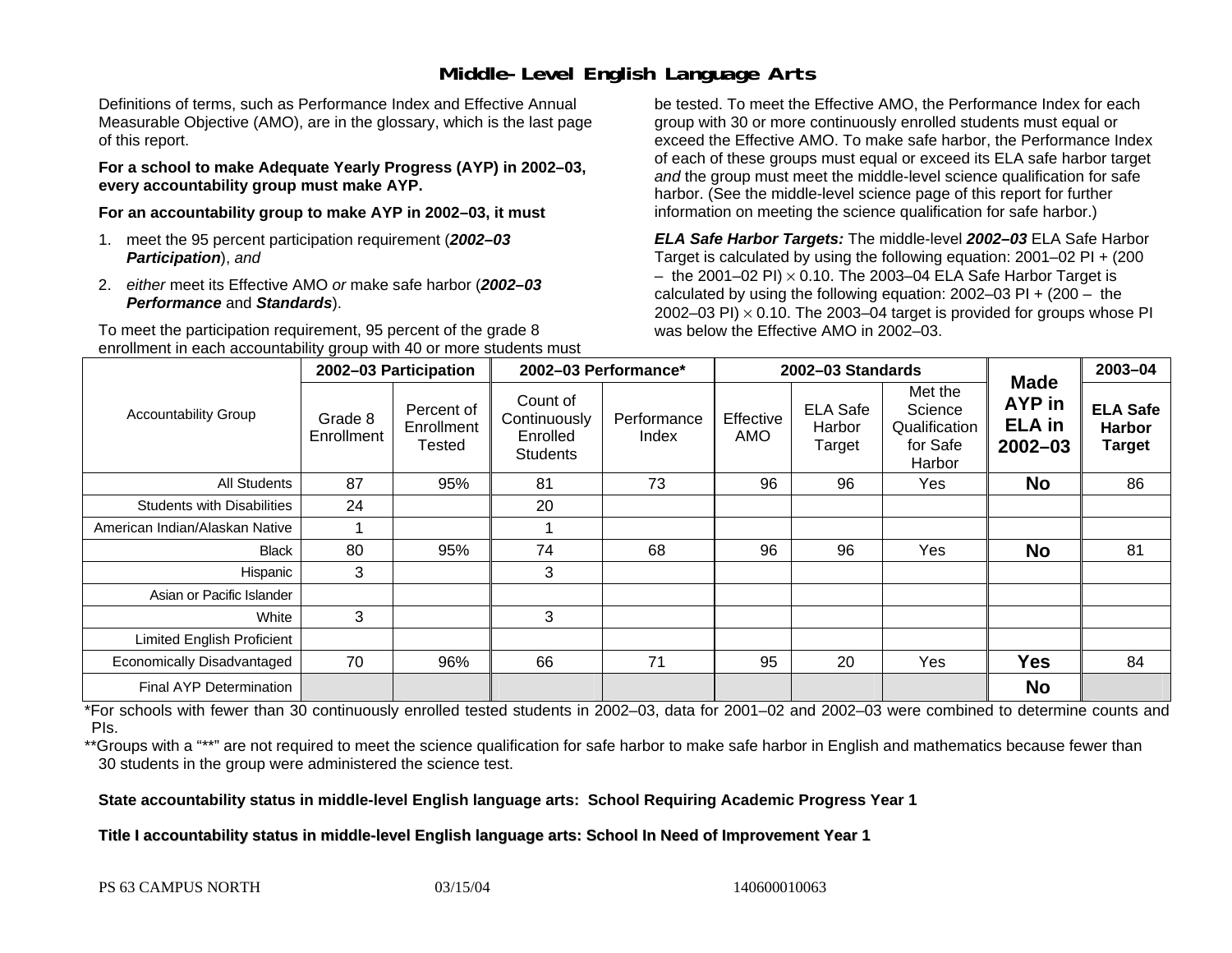### **Middle-Level Mathematics**

Definitions of terms, such as Performance Index and Effective Annual Measurable Objective (AMO), are in the glossary, which is the last page of this report.

**For a school to make Adequate Yearly Progress (AYP) in 2002–03, every accountability group must make AYP.** 

**For an accountability group to make AYP in 2002–03, it must** 

- 1. meet the 95 percent participation requirement (*2002–03 Participation*), *and*
- 2. *either* meet its Effective AMO *or* make safe harbor (*2002–03 Performance* and *Standards*).

To meet the participation requirement, 95 percent of the grade 8 enrollment in each accountability group with 40 or more students must

be tested. To meet the Effective AMO, the Performance Index for each group with 30 or more continuously enrolled students must equal or exceed the Effective AMO. To make safe harbor, the Performance Index of each of these groups must equal or exceed its math safe harbor target *and* the group must meet the middle-level science qualification for safe harbor. (See the middle-level science page of this report for further information on meeting the science qualification for safe harbor.)

*Math Safe Harbor Targets:* The middle-level 2002–03 Math Safe Harbor Target is calculated by using the following equation: 2001–02 PI + (200 – the 2001–02 PI) × 0.10. The 2003–04 Math Safe Harbor Target is calculated by using the following equation: 2002–03 PI + (200  $-$  the 2002–03 PI)  $\times$  0.10. The 2003–04 target is provided for groups whose PI was below the Effective AMO in 2002–03

|                                   | 2002-03 Participation |                                    | 2002-03 Performance*                                    |                      |                  | 2002-03 Standards                    |                                                           | 2003-04                                                       |                                                    |
|-----------------------------------|-----------------------|------------------------------------|---------------------------------------------------------|----------------------|------------------|--------------------------------------|-----------------------------------------------------------|---------------------------------------------------------------|----------------------------------------------------|
| <b>Accountability Group</b>       | Grade 8<br>Enrollment | Percent of<br>Enrollment<br>Tested | Count of<br>Continuously<br>Enrolled<br><b>Students</b> | Performance<br>Index | Effective<br>AMO | <b>Math Safe</b><br>Harbor<br>Target | Met the<br>Science<br>Qualification<br>for Safe<br>Harbor | <b>Made</b><br><b>AYP</b> in<br><b>Math in</b><br>$2002 - 03$ | <b>Math Safe</b><br><b>Harbor</b><br><b>Target</b> |
| All Students                      | 86                    | 95%                                | 76                                                      | 84                   | 70               |                                      |                                                           | <b>Yes</b>                                                    |                                                    |
| <b>Students with Disabilities</b> | 22                    |                                    | 18                                                      |                      |                  |                                      |                                                           |                                                               |                                                    |
| American Indian/Alaskan Native    |                       |                                    |                                                         |                      |                  |                                      |                                                           |                                                               |                                                    |
| <b>Black</b>                      | 79                    | 96%                                | 70                                                      | 83                   | 70               |                                      |                                                           | <b>Yes</b>                                                    |                                                    |
| Hispanic                          | 3                     |                                    | 3                                                       |                      |                  |                                      |                                                           |                                                               |                                                    |
| Asian or Pacific Islander         |                       |                                    |                                                         |                      |                  |                                      |                                                           |                                                               |                                                    |
| White                             | 3                     |                                    | 3                                                       |                      |                  |                                      |                                                           |                                                               |                                                    |
| Limited English Proficient        |                       |                                    |                                                         |                      |                  |                                      |                                                           |                                                               |                                                    |
| Economically Disadvantaged        | 71                    | 96%                                | 62                                                      | 85                   | 69               |                                      |                                                           | <b>Yes</b>                                                    |                                                    |
| <b>Final AYP Determination</b>    |                       |                                    |                                                         |                      |                  |                                      |                                                           | <b>Yes</b>                                                    |                                                    |

\*For schools with fewer than 30 continuously enrolled tested students in 2002–03, data for 2001–02 and 2002–03 were combined to determine counts and PIs.

\*\*Groups with a "\*\*" are not required to meet the science qualification for safe harbor to make safe harbor in English and mathematics because fewer than 30 students in the group were administered the science test.

**State accountability status in middle-level mathematics: School in Good Standing** 

Title I accountability status in middle-level mathematics: School in Good Standing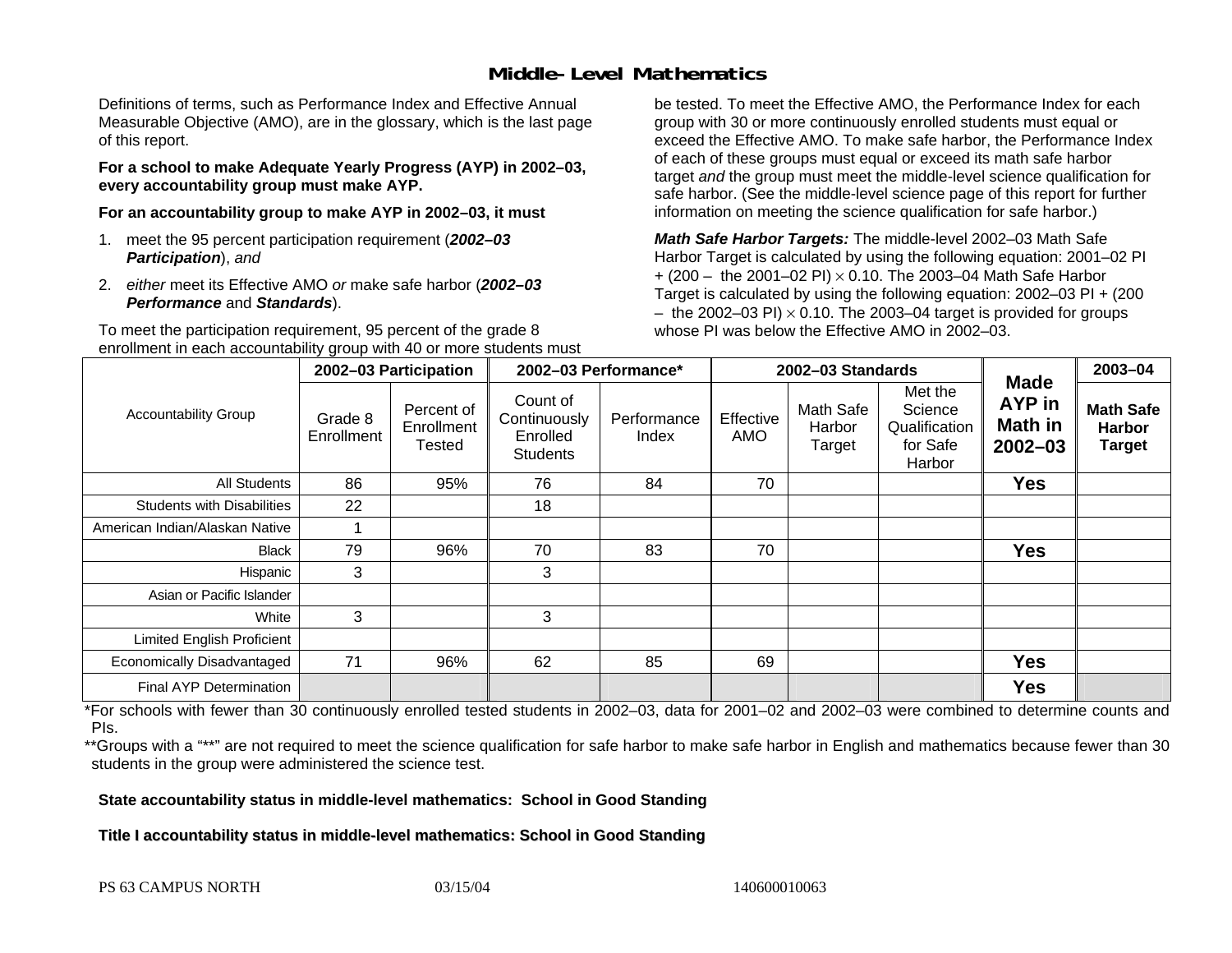### **Middle-Level Science**

Definitions of terms, such as Progress Target and Adequate Yearly Progress (AYP), are in the glossary, which is the last page of this report.

*Made AYP in Science in 2002–03:* For a school to make AYP in science, the Performance Index (PI) for the "All Students" group must equal or exceed the State Science Standard or the Science Progress Target.

*Qualification for Safe Harbor in Middle-Level ELA and Math:* For an accountability group to be considered Qualified for Safe Harbor in

Middle-Level ELA and Math, the PI must equal or exceed the State Science Standard or the Science Progress Target in middle-level science for that group. Groups with fewer than 30 students tested in middle-level science are not subject to this qualification criterion.

*Science Progress Targets:* The middle-level 2002–03 Science Progress Target is calculated by adding one point to the 2001–02 PI. The 2003–04 Science Progress Target is calculated by adding one point to the 2002–03 PI. The 2003–04 target is provided for groups whose PI was below the State Science Standard in 2002–03.

|                                   |                                                         | 2002-03 Performance* |                              | 2002-03 Standards             |                                             | $2002 - 03$                                                            | $2003 - 04$                   |
|-----------------------------------|---------------------------------------------------------|----------------------|------------------------------|-------------------------------|---------------------------------------------|------------------------------------------------------------------------|-------------------------------|
| <b>Accountability Group</b>       | Count of<br>Continuously<br>Enrolled<br><b>Students</b> | Performance<br>Index | State<br>Science<br>Standard | Science<br>Progress<br>Target | <b>Made AYP</b><br>in Science<br>in 2002-03 | Qualified<br>for Safe<br>Harbor in<br>Middle-<br>Level ELA<br>and Math | Science<br>Progress<br>Target |
| <b>All Students</b>               | 70                                                      | 129                  | 100                          |                               | <b>Yes</b>                                  | Yes                                                                    |                               |
| <b>Students with Disabilities</b> | 13                                                      |                      |                              |                               |                                             |                                                                        |                               |
| American Indian/Alaskan Native    |                                                         |                      |                              |                               |                                             |                                                                        |                               |
| <b>Black</b>                      | 64                                                      | 125                  | 100                          |                               |                                             | Yes                                                                    |                               |
| Hispanic                          | 3                                                       |                      |                              |                               |                                             |                                                                        |                               |
| Asian or Pacific Islander         |                                                         |                      |                              |                               |                                             |                                                                        |                               |
| White                             | 3                                                       |                      |                              |                               |                                             |                                                                        |                               |
| Limited English Proficient        |                                                         |                      |                              |                               |                                             |                                                                        |                               |
| Economically Disadvantaged        | 56                                                      | 132                  | 100                          |                               |                                             | Yes                                                                    |                               |
| Final AYP Determination           |                                                         |                      |                              |                               | <b>Yes</b>                                  |                                                                        |                               |

\*For schools with fewer than 30 continuously enrolled students in 2002–03, data for 2001–02 and 2002–03 were combined to determine counts and PIs.

**State accountability status in middle-level science: School in Good Standing** 

Title I accountability status in middle-level science: School in Good Standing